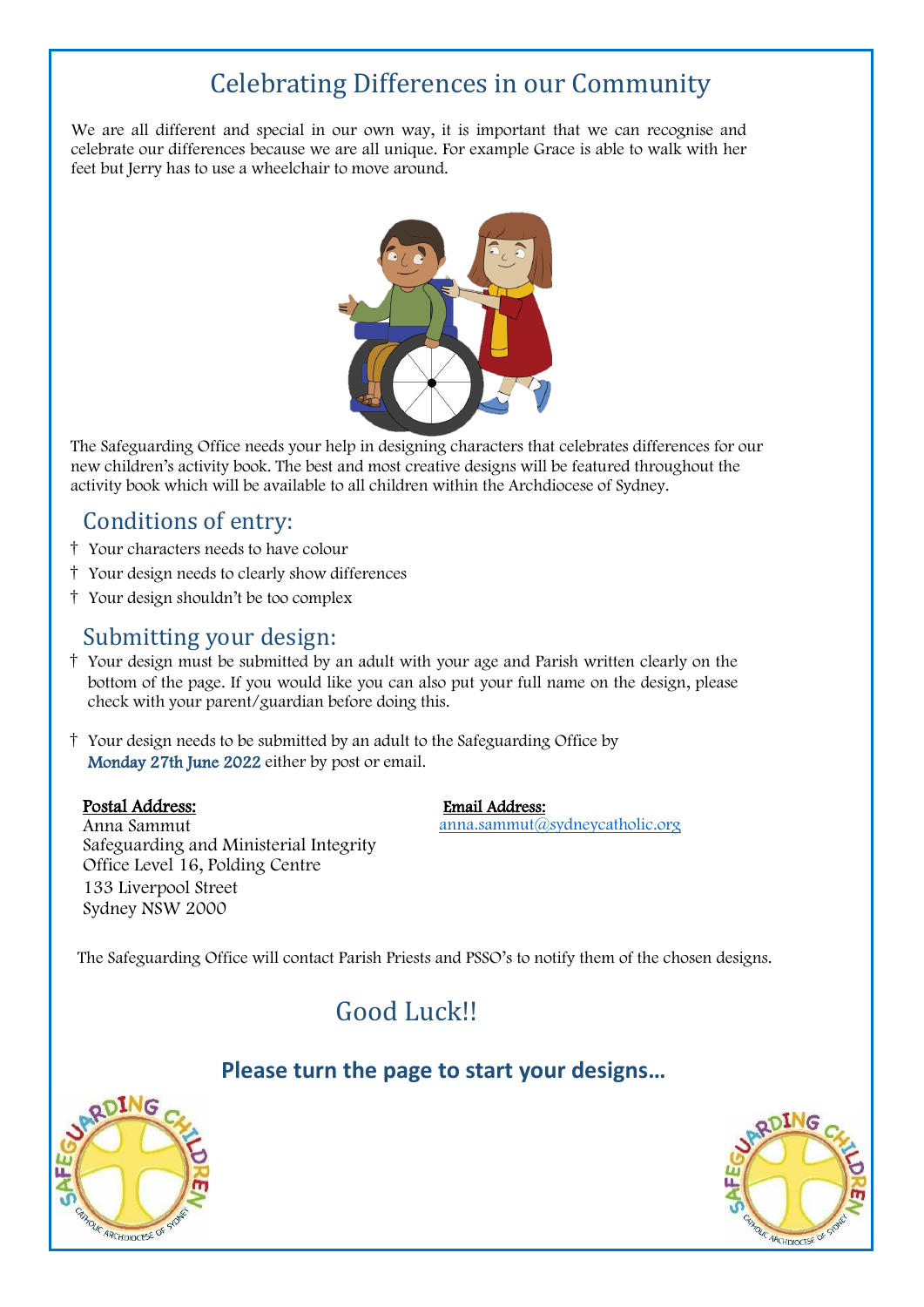**There are many different families within our community. Can you draw the different types of families that you know? Look at the next page for examples**

**We all look different from one another. Draw as many characters as you can that all look different from each other. Things to think about: hair colour, skin colour, disability and facial features such as glasses or freckles.**

Name: Age: Parish:

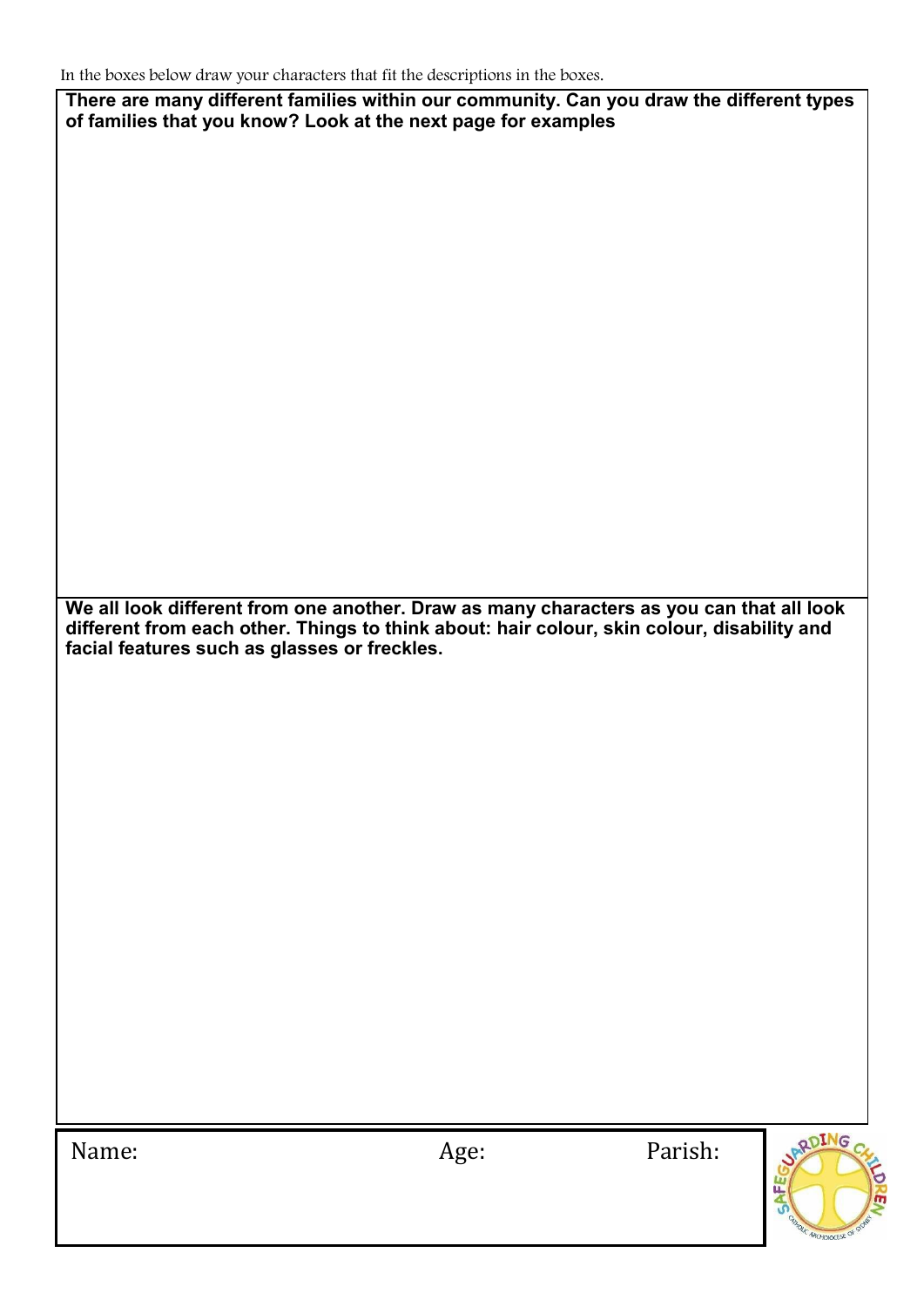## **Different Types of Families**

## **Single Father Family**



**Single Mother Family**



**Bi-racial Family**



**Family with a disabled child**

**Adoptive Family** 

**Family**







**Big Family**